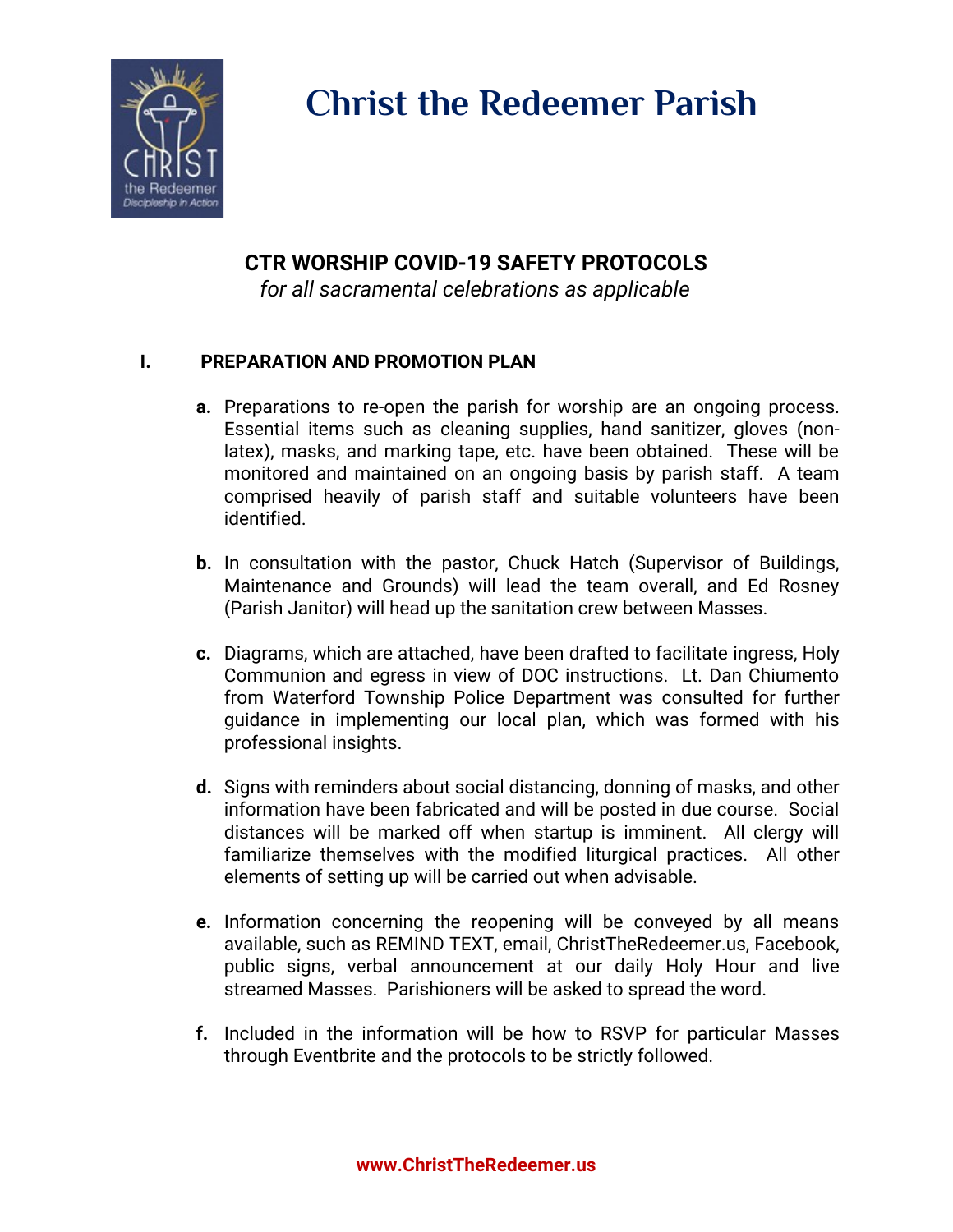- **g.** Parishioners will be advised to bring their own masks. CTR will only provide masks for staff and ushers.
- **h.** We normally have six Sunday Masses, which will all be celebrated in Assumption Church (AVM) because it is our largest worship site. We will also be following a provisional Mass schedule, as follows: Saturday (Vigil) at 4 pm (live-streamed) and 6 pm; and Sunday at 8 am, 10 am (live-streamed), 12 pm and 2 pm. This will allow for ample space at all the Masses, but may be adjusted if it would be reasonable.

#### **II. TRAINING**

- **a.** All staff and volunteers will be fully instructed on the protocols issued by DOC. We will conduct a "drill" as a dry run when it is safe and advisable, with due regard for social distancing. The date and time are TBD.
- **b.** Liturgical ministers will be briefed as a matter of courtesy and added coordination. Use of ministers will be limited as we will NOT use EMHC or a choir. Only Readers, Cantors, Accompanist (see V.d below) and Tech will be used along with clergy. ONLY CLERGY WILL BE ADMINISTERING HOLY COMMUNION at two designated stations (See Diagram 2).
- **c.** Every effort will be made to apprise the congregants of our protocols and procedures, first in the promotion and preparatory stage and then at Mass. We will try to explain things slowly, clearly and concisely.
- **d.** It may happen that we have parishioners show up in excess of our 25% allowance of 184 folks. Ushers will be advised as follows:
	- d.i. Make parishioners feel welcomed;
	- d.ii. Advise them that we'd love for them to stay but that we are bound to adhere to the 25% occupancy standard for the time being;
	- d.iii. Further advise them of the Eventbrite process and of other Mass times; and,
	- d.iv. Remind them again that they are very welcome at CTR and if they cannot make one of the other Mass times that the dispensation from the obligation remains temporarily still in effect and that the Mass is livestreamed at 4 pm Saturday and 10 am Sunday. The stream may be accessed via ChristTheRedeemer.us, Facebook, or YouTube.
- **e.** After our first week, we will debrief and adjust as may be needed.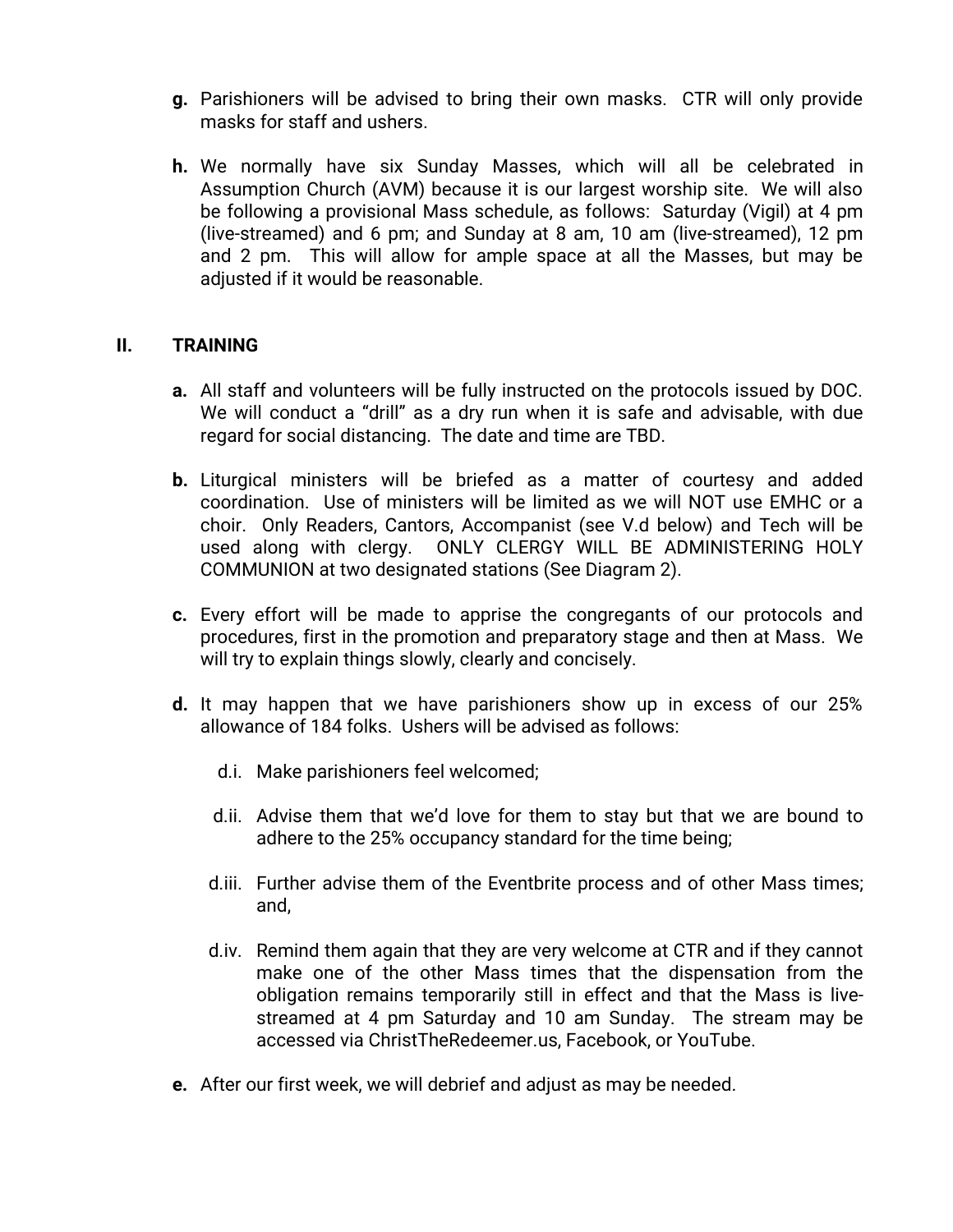#### **III. ARRIVAL**

- **a.** All required preparations will be completed at least 30 minutes before Mass.
- **b.** Parishioners will be asked to arrive thirty minutes before Mass is scheduled to begin. The outer perimeter of the church's main and only entrance will be clearly marked for six feet social distancing. (Cf. Diagram 1)
- **c.** A seven-member usher squad (mostly paid staff) will be strategically deployed at critical points outside the building, in the church foyer and in nave to allow for a controlled entrance to AVM. The team leader for all Masses is Chuck Hatch (CTR Supervisor of Buildings, Maintenance and Grounds). He will remain mobile to supervise and direct as necessary, both inside and outside AVM.
- **d.** Parishioners will be directed line up on the demarcated area outside. This will be an opportune time to remind them of our safety protocols.

#### **IV. INGRESS**

- **a.** The doors of the church will be open in order to avoid having to touch the door.
- **b.** As parishioners enter, they will be offered the opportunity to sanitize their hands at the four stations provided in the foyer of the church, which are eight feet apart. An usher will squirt sanitizer for those who choose to sanitize upon entry. This cannot be imposed since some people may suffer from skin sensitives that preclude it.
- **c.** Parishioners will also be asked to leave their RSVP confirmation on the table (we don't want them left in the pews). In the event someone does not have their RSVP, we have a spreadsheet of all confirmations per each Mass.
- **d.** When it is safe to do so, families, couples and individuals will be invited to the next available seating, preceding from the very front of the nave working backward. Families and couples are not required to to maintain social distancing with each other. There will be no preferential seating. All seating sections can accommodate one to four adults.
- **e.** People will not be allowed to congregate in the aisles.
- **f.** We will know ahead of each scheduled Mass precisely how many congregants to expect as per the Eventbrite RSVP spreadsheet. Walk-ins will be allowed on a space available basis. There should be no need to postpone walk-in arrivals entry. Walk-ins will be advised to sign up, if possible, for future attendance and offered simple instructions. They will also be given details about viewing the live-streamed Masses.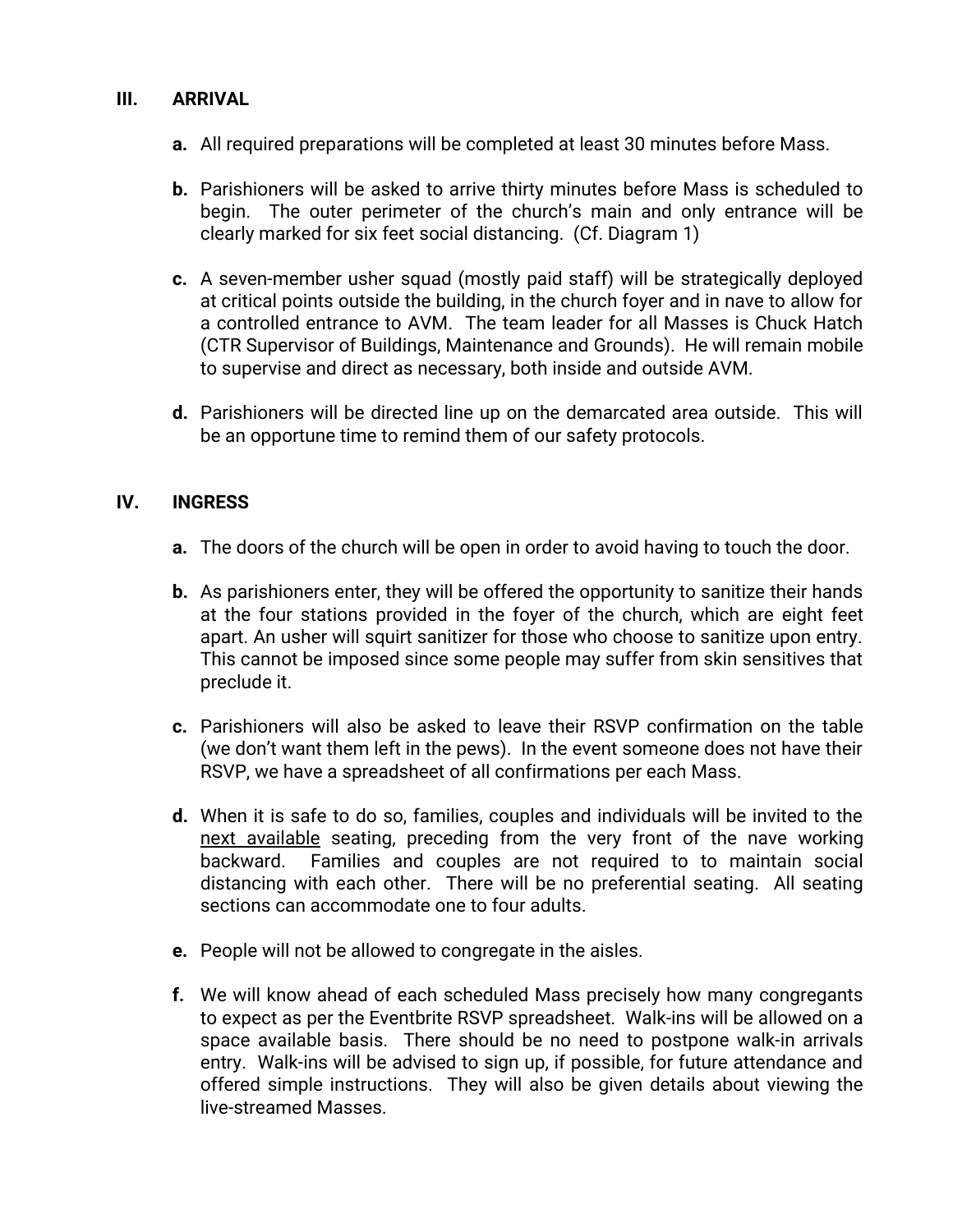- **g.** We do not expect to reach the maximum number of the faithful since our best attended Sunday Masses normally float under the 25% ceiling.
- **h.** In the unlikely event that we max out a Mass at 184 parishioners ( <25% maximum allowance due to social distancing norms), ushers will be trained to respond with kindness. Specifically, they will be asked to remind parishioners that they are most welcome in CTR parish, that all churches are obligated to observe the prescribed norms for social distancing, and that we invite them to RSVP to another Mass time if they can make it. We will explain how. Finally, we will remind them that the dispensation remains temporarily in effect if they will not be attending a later Mass. (Cf. II.d.i-iv above)

#### **V. MASSES AND SACRAMENTAL CELEBRATIONS**

- **a.** During liturgies, signs will be strategically placed to remind congregants to maintain social distancing at all times except for families and couples, to wear masks and such.
- **b.** Clergy will enter the sanctuary proceeding from the door near the baptistry, which is proximate to the adjacent back door to the sacristy. This is to allow social distancing clearance in the center aisle (See Diagram 1).
- **c.** No bathrooms will be available for public use due to social distancing restraints and the very small corridor and bathrooms in AVM church (See Diagram 1). Also, this will eliminate the problem of controlling movement during celebrations.
- **d.** Singing will not be encouraged during Phase I and for as long as directed by the diocese. We will use antiphons and recite the Mass parts, led by a cantor. The only singing will be a subdued Responsorial Psalm and the Alleluia. There will be no choir whatsoever, and our instrumentalist, when available, will play music as parishioners gather and at other appropriate times as appropriate.
- **e.** The sanctuary will be situated for social distancing, and the provisional practices provided by the diocese for clergy will be observed.
- **f.** Readers will sit in assigned seats in the nave. There will typically be only one reader per Mass. There are a few couples and parent-child scenarios also. Our elder Readers express some reservations about returning before they feel safe, so we may experience a shortage. Accordingly, I am prepared to "depute" suitable parishioners as may be practicable.
- **g.** There will be no offertory. Collection baskets will be situated near the exits to receive envelopes as congregants depart. The baskets will be strictly monitored as usual (See Diagram 2).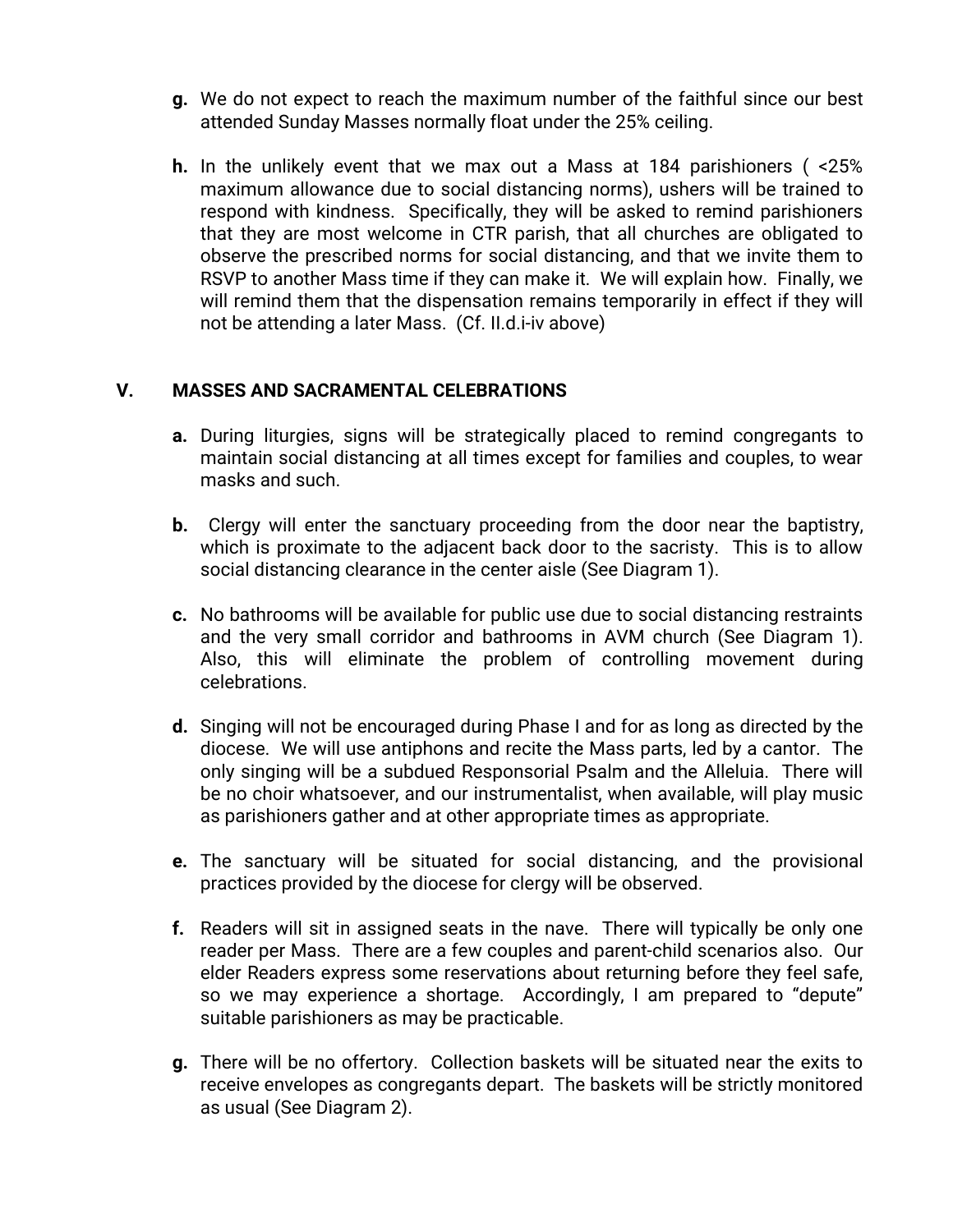- **h.** Since there will be no altar servers during Phase I, cantors will be instructed as to when to ring the Sanctus bells.
- **i.** We will continue to live stream two Masses each weekend: one at 4 pm on Saturday evening, and the other at 10 am on Sunday morning.

#### **VI. HOLY COMMUNION**

- **a.** Holy Communion will not take place as normal; rather, it will be after the final blessing.
- **b.** During Phase I, only our assigned clergy and our acolyte will distribute Holy Communion. EMHC will be worked in when (1) they feel safe and (2) it is appropriate to employ their assistance.
- **c.** There will be three stations, one in the front near the designated exit, and the other in the rear by the second exit, **and one in the front center** (See Diagram 2). The location of the exits has been determined in consultation with Lt. Dan Chiumento of the Waterford Township Police Department, in view of the hazardous terrain outside the baptistry exit. There really is no other way to safely exit.
- **d.** Communicants **choosing to receive Holy Communion in their hand** will be directed by an usher when to exit their respective pews and proceed to the station. Sections 1 and 2 will receive at the station in the back of the church and depart via the adjacent exit. Sections 3 and 4 will receive in the front station and exit through the nearby exit. Sections 2 and 4 will receive first, proceeding from the pew nearest the station backwards. Sections 1 and 3 will receive after 2 and 4 have been cleared.
- **e. Communicants choosing to receive Holy Communion on their tongue will likewise be directed by an usher when to exit their respective pews. There will be a station dedicated ONLY for such parishioners. They will simply bypass the other stations and proceed to the station situated in the front and center of the church, just in front of the altar.**
- **f.** Only the Precious Body will be offered.
- **g.** The preferred manner of reception will be on the hand—without physical contact.
- **h.** Those who choose to receive directly on their tongue will be able to do so.
- **i.** Hand sanitizer will be at each Holy Communion station, which will be used as need (1) always before any Hosts are distributed, and (2) in the event of any physical contact while administering the Sacrament.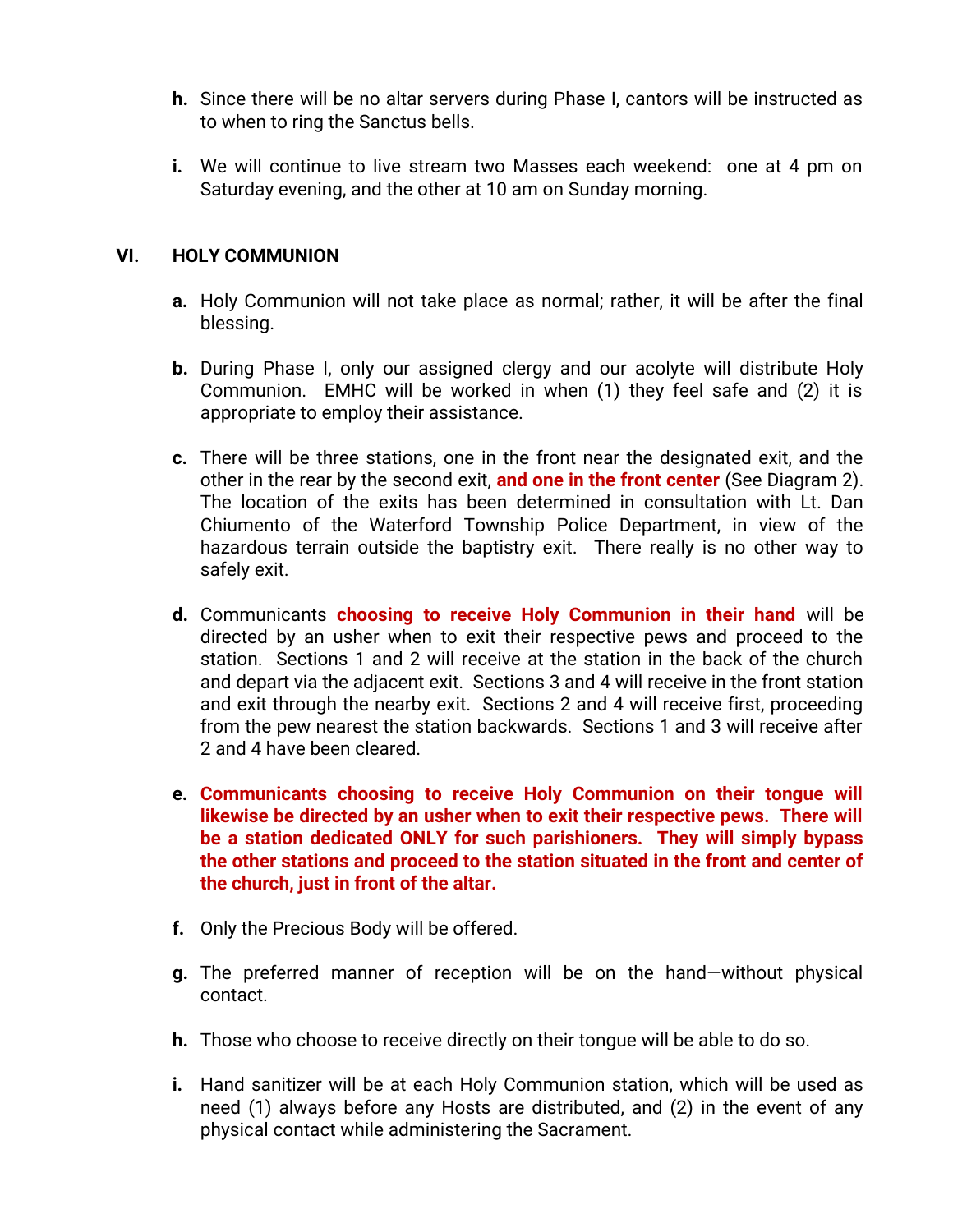#### **VII. EGRESS**

- **a.** Immediately after Holy Communion is received, parishioners will be directed by the ushers to leave. They will be advised to maintain social distancing as they depart and while in the parking area. Lingering will be discouraged.
- **b.** First and second collections should be deposited in the appropriate baskets en route.
- **c.** Those parishioners not wanting to receive will be able to leave when directed. They will line up with those who will receive and simply bypass the Communion station as they depart.
- **d.** After the final departures, the collections will be handled according to our normal practice of placing the contents of each basket in a marked, lockable security bag and then deposited in our secure vault in the sacristy.

#### **VIII. BETWEEN EACH MASS**

- **a.** Ed Rosney, our parish janitor, will be present to lead our sanitation crew to thoroughly and efficiently sanitize all pew and door handles.
- **b.** Cantors and musicians will be responsible to sanitize their area and microphones. They will also be responsible to sanitize the pulpit and pulpit microphone.
- **c.** Sacred vessels will also be sanitized as necessary.
- **d.** Sanitization stations will be replenished as needed.
- **e.** Bathrooms, although technically not open to the public, will be sanitized as necessary if used in an emergency situation.
- **f.** Any other preparations that need to be made will be done.
- **g.** Checklists (see appendices 1) will be used to ensure compliance with all sanitization protocols. These will be signed and kept on file for as long as needed. There will be four-part checklists, as follows:
	- g.i. for the nave;
	- g.ii. for the sacred vessels and credence table, etc.;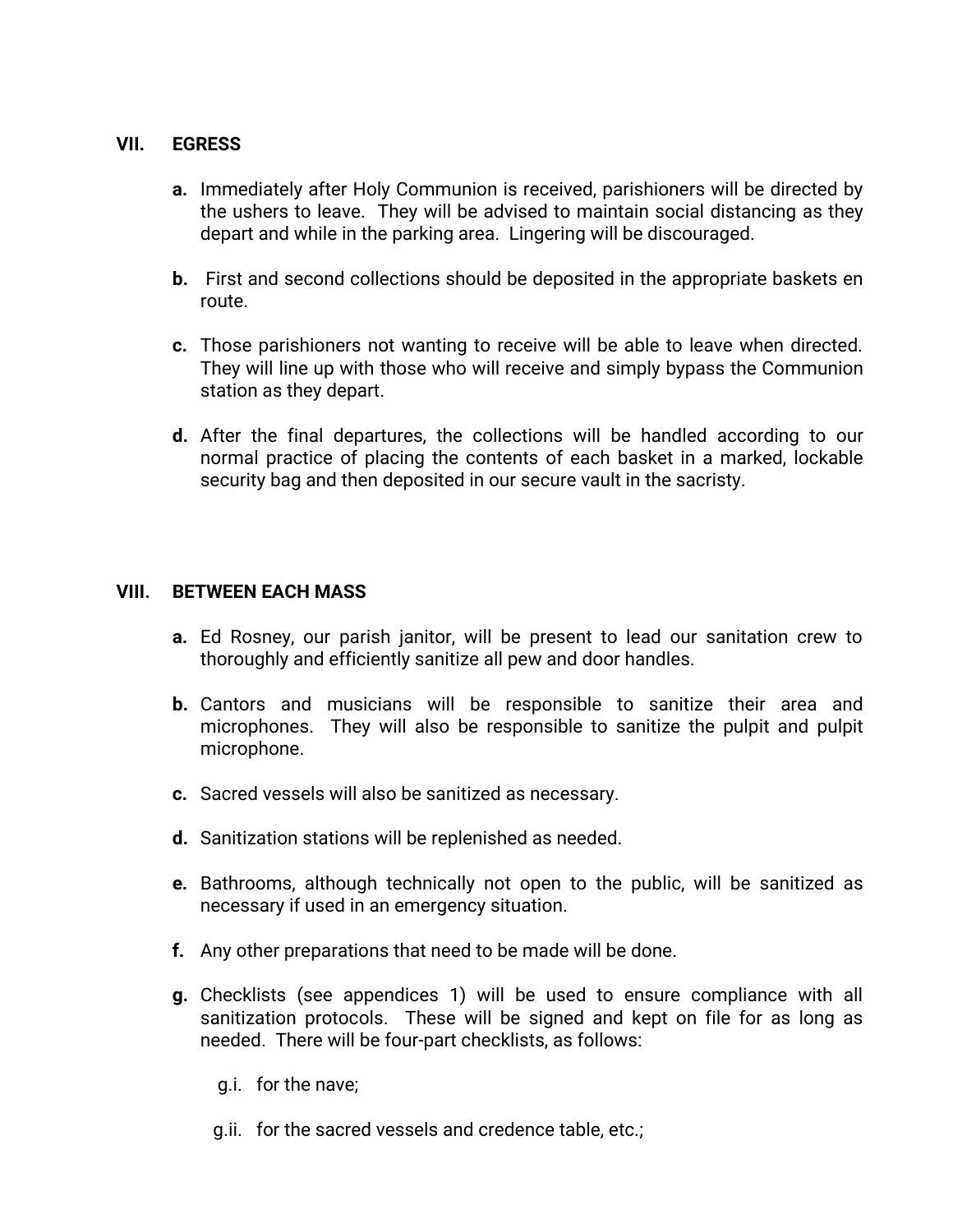- g.iii. choir and tech area; and,
- g.iv. for the foyer, bathrooms and outside perimeter.